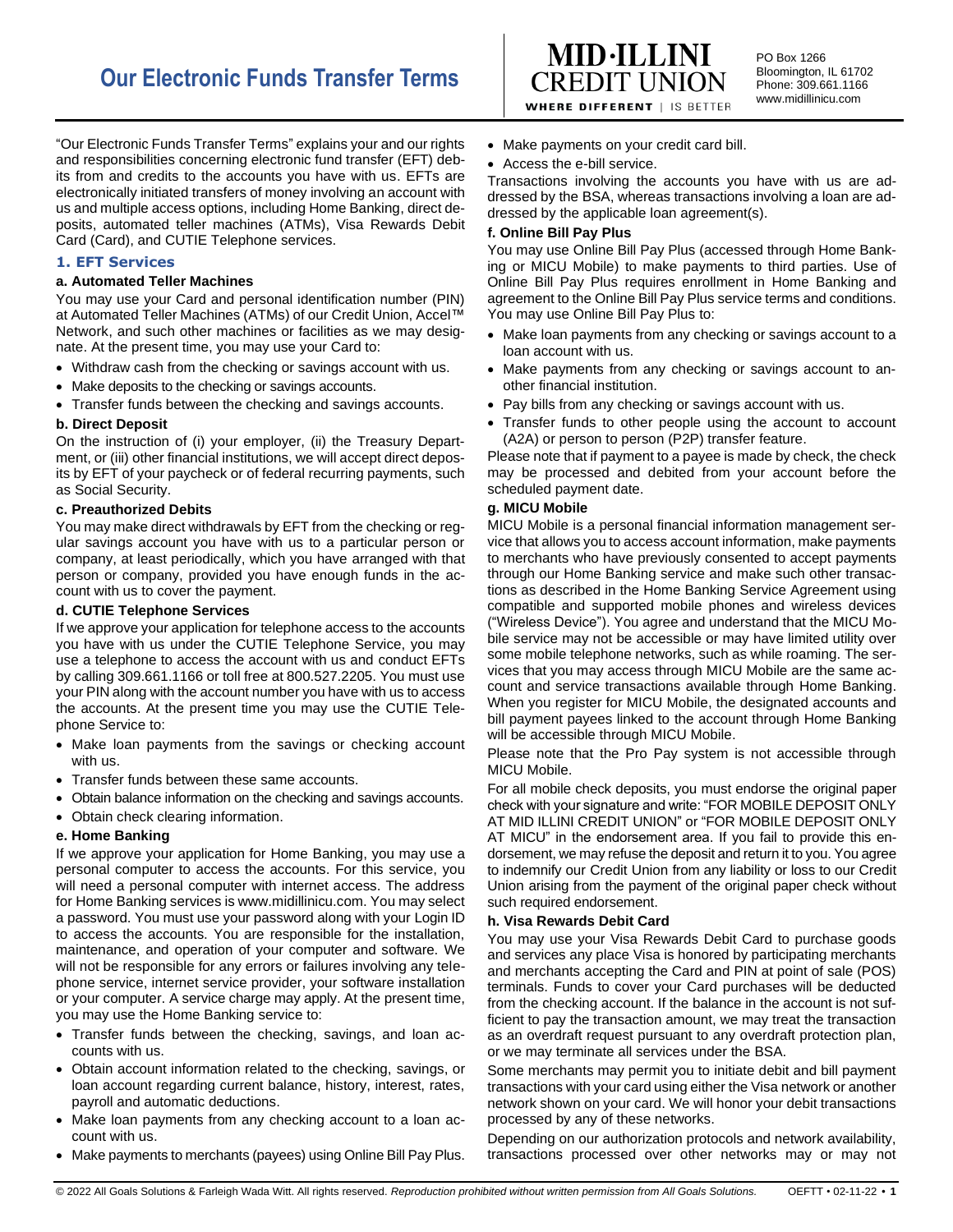require you to use your PIN to validate a transaction. Generally, you enter your card number or swipe your card and provide or enter a PIN. You may instead be asked to sign a receipt or payment authorization. Provisions applicable only to Visa transactions (such as Visa's zero liability protections) will not apply to non-Visa debit transactions and the liability rules for other EFTs in the section titled "Member Liability" will apply.

## **i. Electronic Check Transaction**

You may authorize a merchant or other payee to make a one-time electronic payment from the checking account using information from your check to pay for purchases, pay bills or pay other obligations ("Electronic Check Transactions"). You agree that your authorization for an electronic check transaction occurs when you initiate such a transaction after receiving any required notice regarding the merchant's right to process the transaction or payment, including any written sign provided by the merchant at the time of your transaction. All terms governing electronic funds transfer services will apply to Electronic Check Transactions. You remain responsible for notifying us of any unauthorized electronic check transaction shown on your statement.

### **2. Service Limitations**

### **a. Automated Teller Machines**

**1) Withdrawals.** Cash withdrawals from ATMs can be made as often as you like. You may withdraw up to \$510 (if there are sufficient funds in the account) per business day. For purposes of determining whether you have reached the daily limit, a day ends at 11:59 p.m. If you qualify, you may request a larger daily limit.

### **b. CUTIE Telephone Service**

The accounts with us can be accessed under the CUTIE Telephone Service via a touchtone telephone only. Not all push button phones are touchtone. Converters may be purchased for pulse and rotary dial phones. CUTIE Telephone Service will be available for your convenience seven (7) days a week. This service may be interrupted for a short time each day for data processing. If you call during this time, you will hear a message directing you to call back. We may limit the number of certain types of withdrawals from some accounts, as described in "Our Rates & Service Charges." No transfer or withdrawal may exceed the funds available in an account with us. We reserve the right to refuse any transaction which would draw upon insufficient funds, exceed a credit limit, lower an account below a required balance or otherwise require us to increase our required reserve on the account.

## **c. Online Banking**

**1) Transfers.** We may limit the number of certain types of withdrawals from some accounts, as described in "Our Rates & Service Charges." Bill payer transactions are unlimited. You may transfer or withdraw up to the available balance in the account or available credit line at the time of the transfer, except as limited under other agreements. We reserve the right to refuse any transaction that would draw upon insufficient or unavailable funds, lower an account below a required balance or otherwise require us to increase our required reserve on the account.

**2) Account Information.** Account balance and transaction history information may be limited to recent account information. The availability of funds for transfer or withdrawal may be limited, due to the processing time for ATM transactions. See "Funds Availability of Deposits.

**3) Email and Stop Payment Requests.** We may not immediately receive email communications that you send and we will not act based on email requests until we actually receive your message and have a reasonable opportunity to act. Any stop payment request you transmit electronically is deemed to be a verbal request and will expire in fourteen (14) days unless confirmed in writing as addressed in the BSA. Contact us immediately regarding an unauthorized transaction or stop payment request.

## **d. Online Bill Pay Plus A2A and P2P Transactions**

For A2A and P2P transfers, limits will be set at the time you use the service and will be disclosed to you prior to your use of the service.

#### **e. MICU Mobile**

You are fully responsible for understanding how to use MICU Mobile before you actually do so, and you must use MICU Mobile in accordance with any use or operational instructions posted on our web site. You are also responsible for your use of your Wireless Device and the MICU Mobile Service software provided to you. If you authorize the use of biometric login (for example, fingerprint or retinal scan) for MICU Mobile, the service may be accessed using any biometric login recognized by your wireless device, even if it is not your own. If you have permitted another person to use their own biometrics to authorize activity on your wireless device, their biometrics will also gain access to MICU Mobile if you have authorized biometric login. We will not be liable to you for any losses caused by your failure to properly use MICU Mobile, the Software or your Wireless Device. You may experience technical or other difficulties related to MICU Mobile that may result in loss of data, personalization settings or other MICU Mobile interruptions. We assume no responsibility for the timeliness, deletion, misdelivery or failure to store any user data, communications or personalization settings in connection with your use of MICU Mobile. We assume no responsibility for the operation, security, or functionality of any Wireless Device or mobile network that you utilize to access MICU Mobile. Financial information shown on MICU Mobile reflects the most recent account information available through MICU Mobile, and may not be current. You agree that we are not liable for delays in updating account information accessed through MICU Mobile. We are not responsible for any actions you take based on information accessed through the MICU Mobile app that is not current. If you need the most current account information, you agree to contact us directly.

## **f. Visa Rewards Debit Card**

There is no limit on the number of Visa Rewards Debit Card purchase transactions you may make during a statement period. However, there are daily transaction frequency limits of fifteen (15) per day for PIN and twenty (20) per day for signature based transactions. There is also a cumulative daily transaction limit of twenty five (25) transactions. Visa purchases are limited to the balance available in an account. In addition, you may not make more than \$510 in PIN purchases in one day, and \$1,500 in signature based purchases. There is also a cumulative daily purchase limit of \$1,500. We reserve the right to refuse any transaction that would draw upon insufficient funds or require us to increase our required reserve on the account. We may set other limits on the amount of any transaction, and you will be notified of those limits. You are solely responsible for any disputes you may have with merchandise or services received using the Visa Rewards Debit Card. We are not responsible for any damages, liability or settlement resolution as a result of the misrepresentation of quality, price, or warranty of goods or services by a merchant.

The use of a Card and Account with us are subject to the following conditions:

**1) Ownership of Cards.** Any Card or other device that we supply to you is our property and must be immediately returned to us, or to any person whom we authorize to act as our agent, or to any person who is authorized to honor the Card, according to instructions. The Card may be repossessed at any time at our sole discretion without demand or notice. You cannot transfer the Card or Account to another person.

**2) Honoring the Card.** Neither we nor merchants authorized to honor the Card will be responsible for the failure or refusal to honor the Card or any other device we supply to you. If a merchant agrees to give you a refund or adjustment, you agree to accept a credit to the account with us in lieu of a cash refund. You may not use the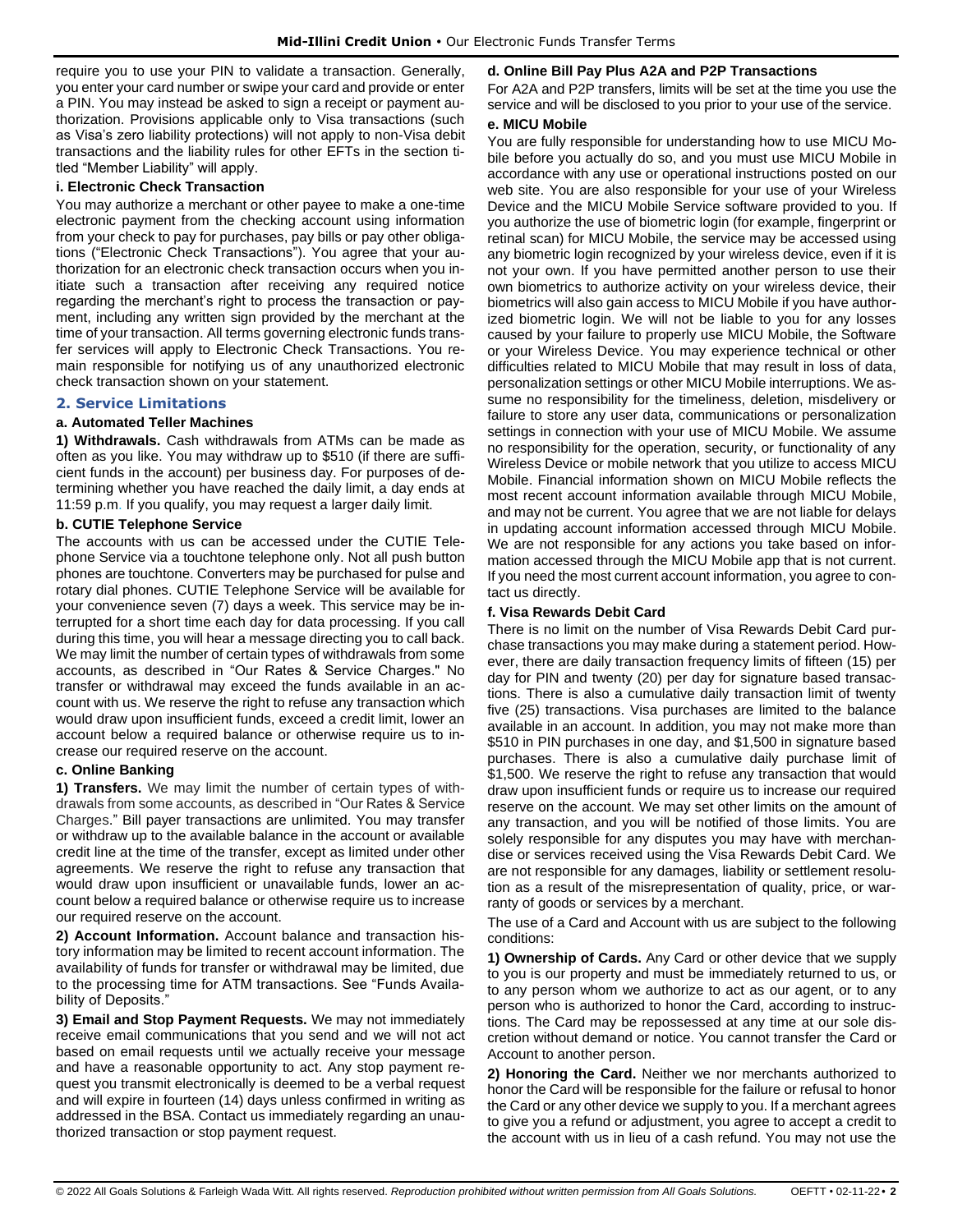Card for any illegal or unlawful transaction. We may refuse to authorize any transaction that we believe may be illegal or unlawful.

**3) Visa Account Updater Service.** The account you have with us is automatically enrolled in the Visa Account Updater Service (VAU). The service is provided as a benefit in order to facilitate uninterrupted processing of recurring charges you have authorized. Under the VAU service, if you have authorized a participating merchant to bill your Card for recurring payments, your new Card number and expiration date will automatically be sent to that merchant if we change your Card number (i.e. when replacing a lost or stolen Card). Card numbers are only supplied to merchants who participate in the VAU service. Because not all merchants participate in the VAU service, you should still notify each merchant when your Card number changes in order to permit recurring payments to continue to be charged to the account.

**4) Currency Conversion; International Transaction Fee.** Purchases and withdrawals made in foreign countries will be billed to you in U.S. dollars. The currency conversion rate for international transactions, as established by Visa International, Inc., is a rate selected by Visa from the range of rates available in wholesale currency markets for the applicable central processing date, which may vary from the rate Visa itself receives, or the governmentmandated rate in effect for the applicable central processing date. In addition, you will be charged an International Transaction Fee as set forth in "Our Rates & Service Charges" for any card transaction at a location in a foreign country or with a merchant located in a foreign country even if you initiate the transaction from within the United States.

# **3. Security of Personal Identification Number**

The Personal Identification Number (PIN) is established for your security purposes. The PIN is confidential and should not be disclosed to third parties or recorded. You are responsible for safekeeping your PIN. You agree not to disclose or otherwise make your PIN available to anyone not authorized to sign on the accounts with us. If you authorize anyone to have or use your PIN, that authority will continue until you specifically revoke such authority by notifying us. You understand that person may use the online account access, online services or check card to review all of your account information and make account transactions. Therefore, we are entitled to act on transaction instructions received using your PIN and you agree that the use of your PIN will have the same effect as your signature in authorizing transactions.

If you authorize anyone to use your PIN in any manner, that authority will be considered unlimited in amount and manner until you specifically revoke such authority by notifying us and changing your PIN immediately. You are responsible for any transactions made by such persons until you notify us that transactions and access by that person are no longer authorized and your PIN is changed. If you fail to maintain or change the security of these PINs and we suffer a loss, we may terminate your electronic fund transfer and account services immediately.

## **4. Member Liability**

You are responsible for all transfers you authorize using your EFT services under this Agreement. If you permit other persons to use an EFT service, Card or PIN, you are responsible for any transactions they authorize or conduct on any of the accounts you have with us. However, tell us at once if you believe anyone has used the account, Card or PIN and accessed the accounts with us without your authority, or if you believe that an electronic fund transfer has been made without your permission using information from your check. Telephoning is the best way of keeping your possible losses down. For Visa Rewards Debit Card purchase transactions, if you notify us of your lost or stolen card you will not be liable for any losses provided that you were not negligent or fraudulent in handling your Card and you provide us with a written statement regarding your unauthorized Card claim.

# **5. Charges for EFT Services**

There are certain charges for the EFT services as set forth on "Our Rates and Service Charges." We reserve the right to impose service charges at a future date after we give you notice of such changes as required by law. If you request a transfer or check withdrawal from your personal line of credit account, such transactions may be subject to service charges under the terms and conditions of your loan agreement. If you use an ATM that is not operated by us, you may be charged an ATM surcharge by the ATM operator or an ATM network utilized for such a transaction. The ATM surcharge will be debited from the account with us if you elect to complete the transaction.

## **6. Our Liability for Failure to Make Transactions**

If we do not complete a transfer to or from an account with us on time or in the correct amount according to our agreement with you, we will be liable for your actual transaction loss or damage. Our sole responsibility for an error in a transfer will be to correct the error. You agree that neither we nor the service providers are responsible for any loss, property damage, or bodily injury, whether caused by the equipment, software, Credit Union, or by internet browser providers such as Microsoft (Microsoft Internet Explorer), Apple (Safari), Mozilla (Firefox), Google (Chrome) or by Internet access providers or by online service providers or by an agent or subcontractor for any of the foregoing. Nor shall we or the service providers be responsible for any direct, indirect, special, or consequential economic or other damages arising in any way out of the installation, download, use, or maintenance of the equipment, software, online access services, or Internet browser or access software. In this regard, although we have taken measures to provide security for communications from you to us via the online access service and may have referred to such communication as "secured," we cannot and do not provide any warranty or guarantee of such security. In states that do not allow the exclusion or limitation of such damages, our liability is limited to the extent permitted by applicable law. Our Credit Union will not be liable for the following:

- If, through no fault of ours, you do not have adequate funds in an account to complete a transaction, the account is terminated, or the transaction amount would exceed your credit limit on your line of credit.
- If you used the wrong identification code or you have not properly followed any applicable computer, Internet, or Credit Union instructions for making transfers.
- If your computer fails or malfunctions or if our Credit Union's online access system was not properly working and such problem should have been apparent when you attempted such transaction.
- If the ATM where you are making the transfer does not operate properly, does not have enough cash or you use your Card improperly.
- If circumstances beyond our control (such as fire, flood, telecommunication outages, postal strikes, equipment, or power failure) prevent making the transaction.
- If the account with us is frozen because of a delinquent loan or is subject to legal process or other claim.
- If the error was caused by a system beyond our Credit Union's control such as your Internet Service Provider, any computer virus, or problems related to software not provided by our Credit Union.
- If you have not given our Credit Union complete, correct, and current instructions so our Credit Union can make a transfer.
- If the error was caused by any applicable ATM or payment system network. The ATM machine may retain your Card in certain instances, in which event you may contact our Credit Union about its replacement.

We may establish other exceptions in addition to those listed above.